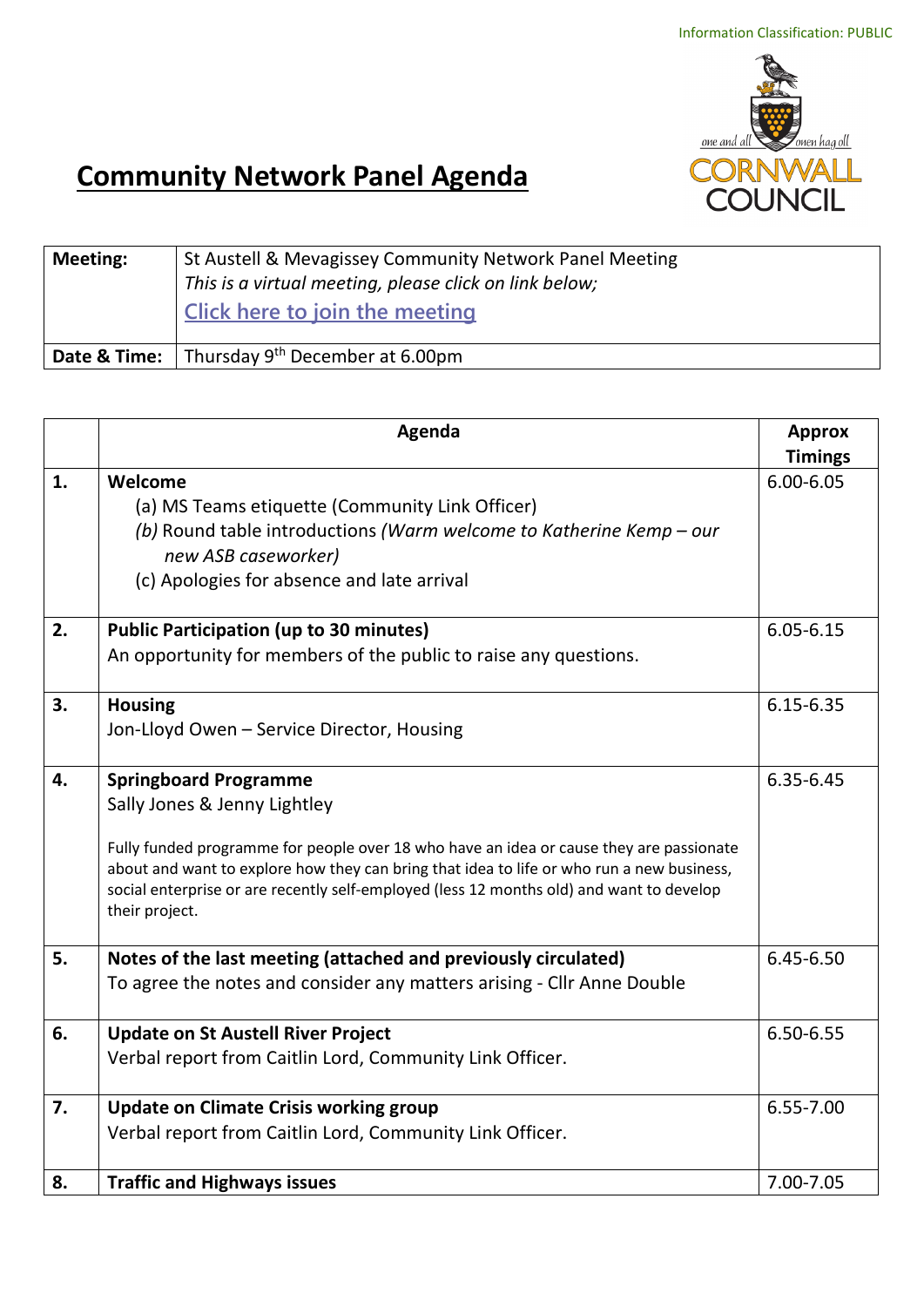|     | Agenda                                                                      | <b>Approx</b>  |
|-----|-----------------------------------------------------------------------------|----------------|
|     |                                                                             | <b>Timings</b> |
|     | Opportunity to raise issues which cannot be reported via;                   |                |
|     | https://www.cornwall.gov.uk/report-something/                               |                |
|     |                                                                             |                |
| 9.  | <b>Update from Cornwall Council</b>                                         | 7.05-7.10      |
|     | Mark Read – Service Director for Customer & Business Operations / Council's |                |
|     | Leadership Team CNP Ambassador. Verbal report from Caitlin Lord on behalf   |                |
|     | of Mark Read                                                                |                |
| 10. | <b>Feedback on local issues from Parish and Town Councils</b>               | 7.10-7.25      |
|     | Written reports from Town & Parish Councils (to follow).                    |                |
|     | Opportunity for the Panel to ask questions.                                 |                |
|     |                                                                             |                |
| 11. | <b>Feedback from Cornwall Councillors</b>                                   | $7.25 - 7.40$  |
|     | Written reports from Cornwall Councillors (to follow).                      |                |
|     | Opportunity for the Panel to ask questions.                                 |                |
| 12. | <b>Any Other Business</b>                                                   | 7.40           |
|     | The Panel will consider any urgent items at the discretion of the Chair.    |                |
|     |                                                                             |                |
| 13. | <b>Next meeting dates</b>                                                   | For noting     |
|     | Proposed meeting dates for 2022:                                            |                |
|     | Thursday 10 March<br>$\bullet$                                              |                |
|     | Thursday 9 June<br>$\bullet$                                                |                |
|     | Thursday 8 September                                                        |                |
|     | Thursday 24 November                                                        |                |
|     |                                                                             |                |

## **Membership of St Austell and Mevagissey Community Network Panel:**

Cornwall Councillors for St Austell & Mevagissey Community Network Area: Michael Bunney CC – St Mewan & Grampound Anne Double CC – St Austell Central & Gover Julian German CC – St Goran, Tregony & the Roseland James Mustoe CC – Mevagissey & St Austell Bay Richard Pears CC – St Austell Poltair & Mount Charles Jordan Rowse CC – St Austell Bethel & Holmbush

Representatives of Town and Parish Councils within the St Austell & Mevagissey Community Network Area: Carlyon Mevagissey Pentewan Valley St Austell St Austell Bay